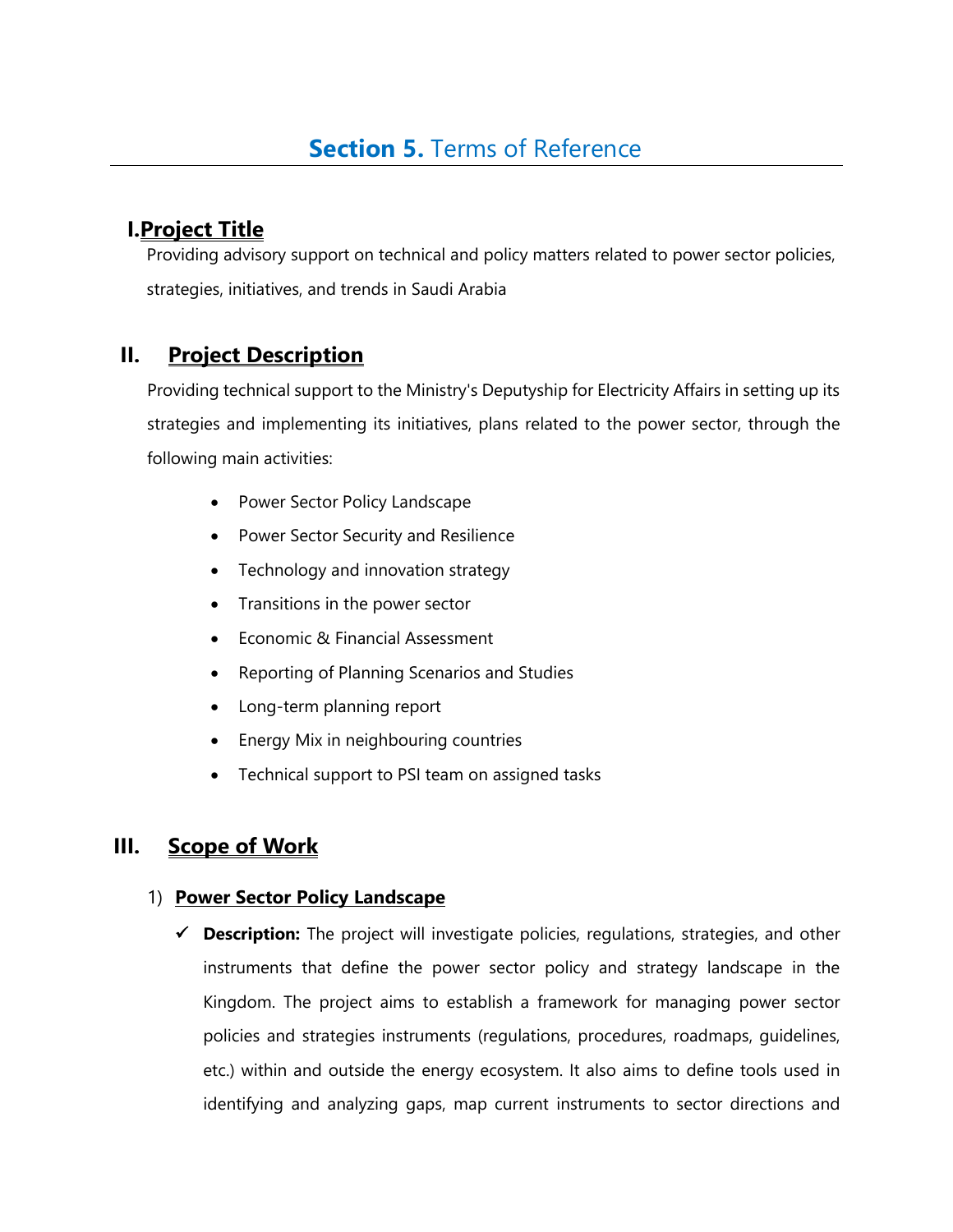objectives, and measure the impact of a policy, a strategy, a program, or an initiative. It also aims to define tools to draft new instruments as needed, define tools for strategy assessment, set KPIs for Strategy implementation, and set a strategy update and review procedure. Centralize management of the existing policy and strategy landscape governing the power sector and collect and analyze methodologies.

✓ **Duration of work:** One year

#### **2) Power Sector Security and Resilience**

- ✓ **Description:** Study and assess the security and resilience of the electricity sector in Saudi Arabia and develop the policies and regulatory capabilities to enhance and support the electrical sector's existing and future efforts on security and resilience.
- ✓ **Duration of work:** One year

#### **3) Technology and innovation strategy:**

- ✓ **Description:** Developing strategy for technology and innovation applications in the power sector by setting strategic directions, stakeholders, governance, initiatives, and performance indicators. The project will present a framework for the management, support, governance, and development of research at Electricity Affairs. In addition, provide a strategy on achieving the sector goals, mitigating challenges, and leveraging opportunities through research.
- ✓ **Duration of work:** One year

#### **4) Transitions in the power sector**

- ✓ **Description:** Exploring new trends in power sectors to respond to technical, economic, or environmental needs, such as rural electrification, renewable energy for communities, green certificates, tariff structure, etc.
- ✓ **Duration of work:** One year

#### **5) Economic & Financial Assessment**

✓ **Description:** The goal of the Project is to evaluate planning studies/projects/options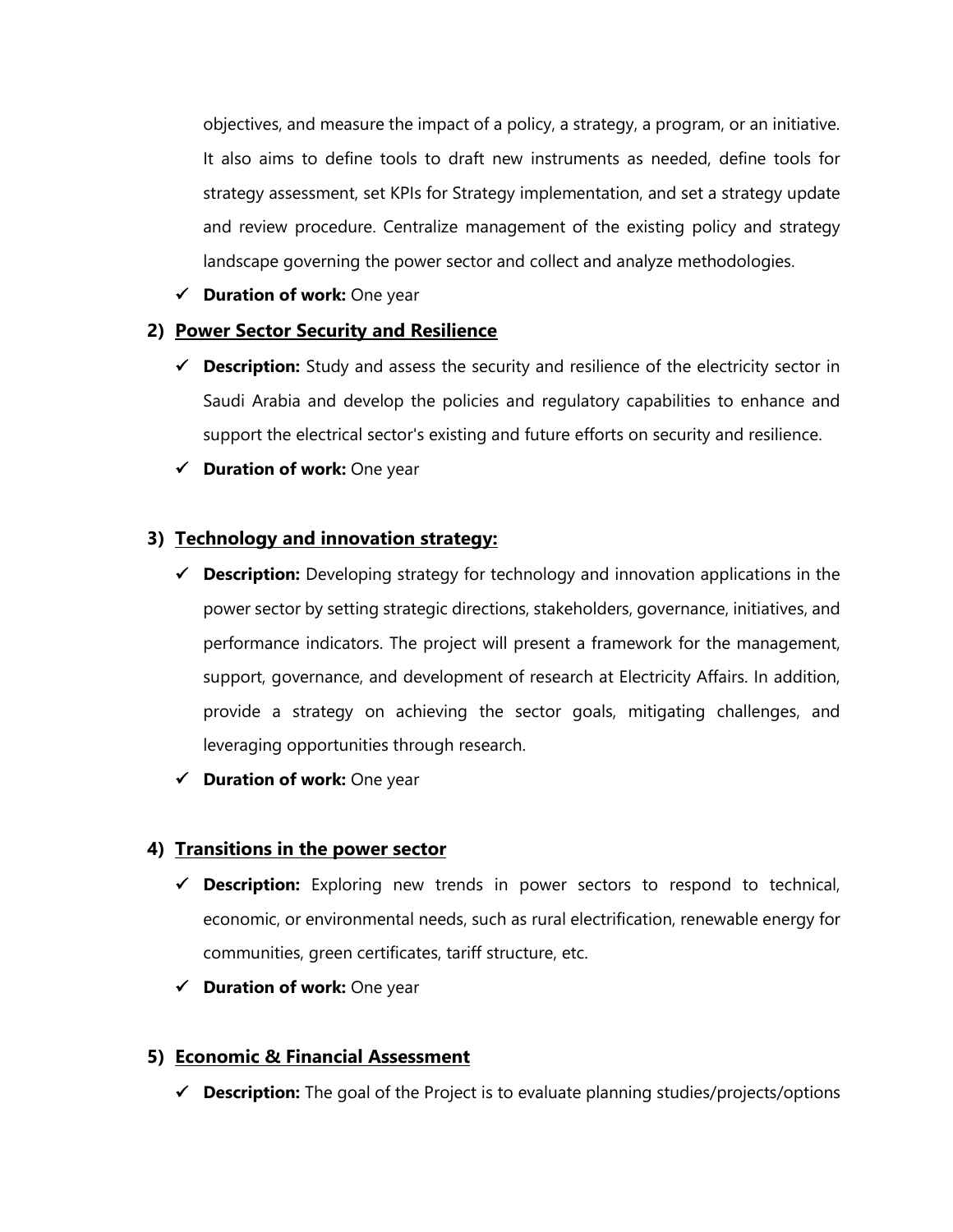related to KSA power system such as Transmission, distribution, generation, DSM programs, Rural electrification options, etc. to ensure the economic feasibility of the technical options of the projects and comparing to select the optimal solutions and achieve the and will be utilized to optimize Generation allocation, transmission and distribution expansion

✓ **Duration of work:** 6 months

### **6) Reporting of Planning Scenarios and Studies**

- ✓ **Description:** Providing support for reporting the results of planning scenarios and studies in professional presentation to the decision makers along with the benchmarking
- ✓ **Duration of work:** 6 months

### **7) Long-term planning report**

- **1. Description:** Enhance the contents and presentation of the Long-Term Planning Report presenting the 25-year future plan for the energy sector in Saudi Arabia that includes demand forecasts and a generation and transmission plan.
- **2. Duration of work:** 6 months

### **8) Energy Mix in neighbouring countries**

- ✓ **Description:** Survey on the optimal Energy Mix of the power generation sources to meet the future demand along with the energy market structure for the neighboring countries.
- ✓ **Duration of work:** 3 months

### **9) Technical support to PSI team on assigned tasks:**

✓ **Description:** providing technical support to the PSI team on a number of topics by developing required studies, conducting relevant analysis and/or business cases,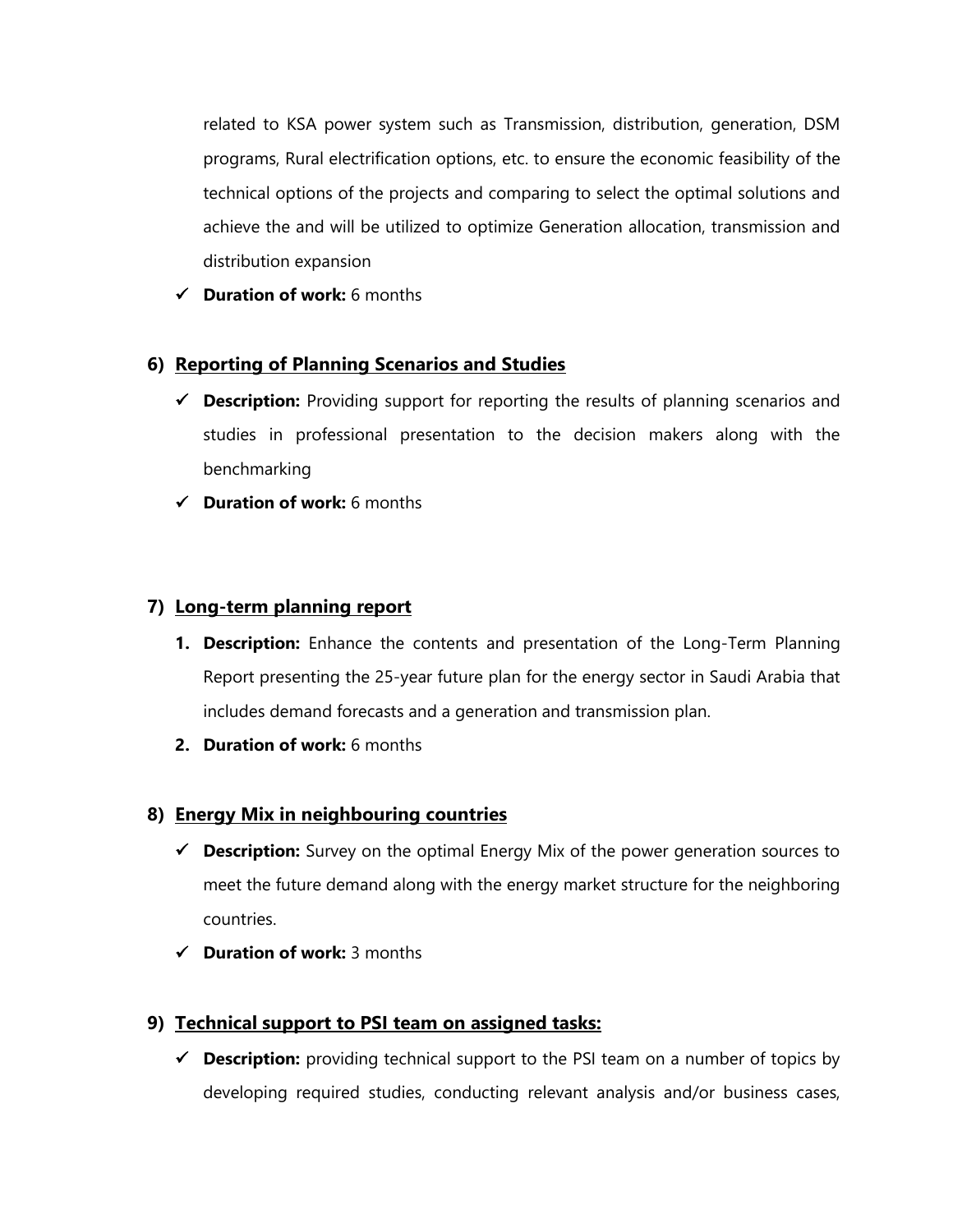assessing benchmarks and best practices, developing necessary tools and templates, managing initiatives, developing implementation roadmaps or supporting the design and launch of pilot projects. The topics could be around Power planning, power restructuring, Power performance, and customer-centricity.

✓ **Duration of work:** One year

## **IV. Expected Outputs**

#### • **Power Sector Policy Landscape**

#### **Key Outcome:**

- **-** Establishing a well-crafted work process on managing power sector policies and strategies and instruments (regulations, procedures, roadmaps, strategies, etc.) within and outside the energy ecosystem.
- **-** Conducting management consulting services, short-term and long-term research, providing SME, providing benchmarking analysis whenever needed, and producing white paper.

### • **Power Sector Security and Resilience**

#### **Key Outcome:**

**-** Conducting management consulting services to provide a holistic framework, benchmarking analysis, and other supporting items.

### • **Technology and innovation strategy**

#### **Key Outcome:**

- **-** drafting strategy for innovation and technology in the power sector in light of the Ministry of Energy's mandate and power sector strategy.
- **-** Directing the work on research and studies to serve the objectives of the sector.
- **-** Conducting management consulting services, short-term and long-term research, providing SME, providing benchmarking analysis whenever needed, and producing white paper.
- **Transitions in the power sector**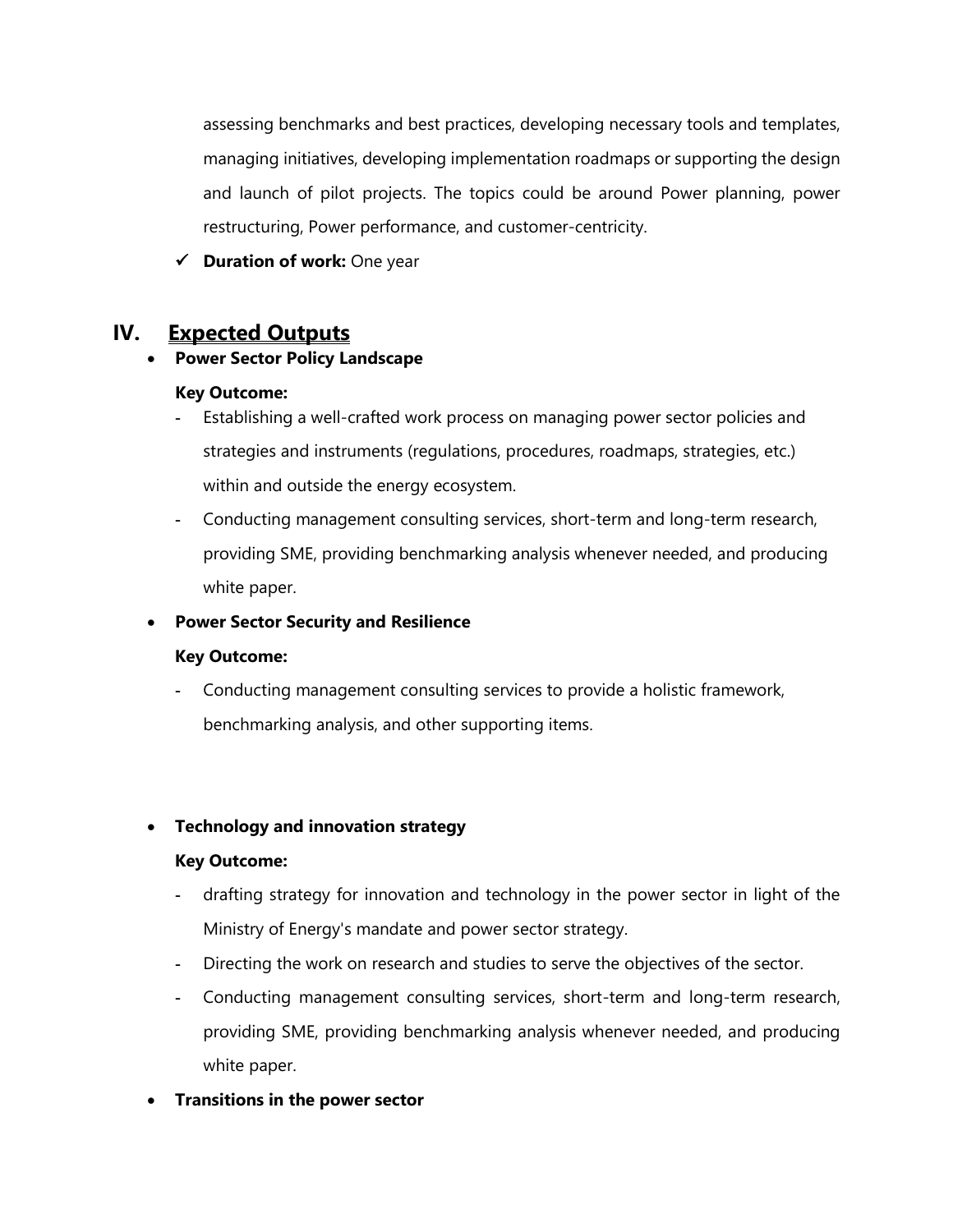#### **Key Outcome:**

**-** Conducting management consulting services, short-term and long-term research, providing SME, providing benchmarking analysis whenever needed, and producing white paper.

#### • **Economic & Financial Assessment**

#### **Key Outcome:**

**-** Develop an economic model involving several assumptions to identify the required projects parameters and KPIs such as NPV, IRR, Benefit to cost ratio, Payback Period, LCOE etc..

#### • **Reporting of Planning Scenarios and Studies**

#### **Key Outcome:**

**-** Professional presentation of planning scenarios and studies to decision-makers along with benchmarking and best practices related to subject studies

#### • **Long-term planning report**

#### **Key Outcome:**

**-** Enhance the preparation of the long-term planning report.

#### • **Energy Mix in neighbouring countries**

#### **Key Outcome:**

**-** Identifying the demand forecast, generation mix, market assessment.

#### • **Technical support to PSI team on assigned tasks**

#### **Key Outcome:**

**-** Conducting management consulting services to provide a holistic framework, benchmarking analysis, and other supporting items whenever needed.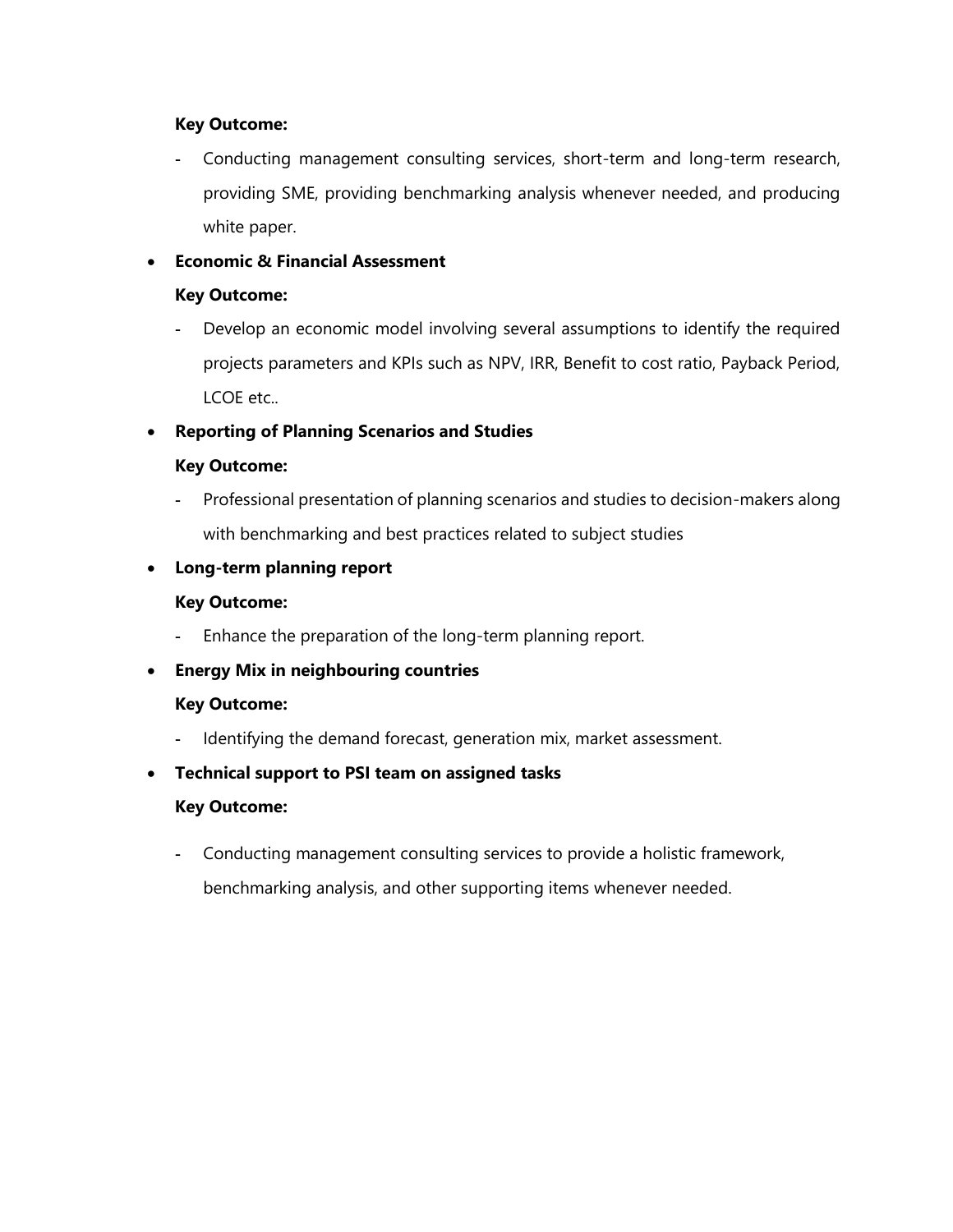| <b>Deliverables</b>                                                                 | <b>Anticipated</b><br>payment per<br>deliverable<br>(% of<br><b>Completion)</b> | <b>Duration of</b><br><b>Work</b> | <b>Expected</b><br><b>Start</b> |
|-------------------------------------------------------------------------------------|---------------------------------------------------------------------------------|-----------------------------------|---------------------------------|
| Deliverable 1:<br><b>Provision of Power Sector Policy Landscape</b><br>output       | 30% 40% 30%                                                                     | 12 months                         | Q <sub>1</sub>                  |
| <b>Deliverable 2:</b><br><b>Power Sector Security and Resilience</b>                | 30% 40% 30%                                                                     | 12 months                         | Q <sub>1</sub>                  |
| <b>Deliverable 3:</b><br><b>Technology and innovation strategy:</b>                 | 30% 40% 30%                                                                     | 12 months                         | Q <sub>1</sub>                  |
| Deliverable 4:<br><b>Transitions in the power sector</b>                            | 30% 40% 30%                                                                     | 12 months                         | Q <sub>1</sub>                  |
| <b>Deliverable 5:</b><br><b>Economic &amp; Financial Assessment</b>                 | 50%<br>50%                                                                      | 6 months                          | Q <sub>2</sub>                  |
| Deliverable 6:<br><b>Reporting of Planning Scenarios and Studies</b>                | 50%<br>50%                                                                      | 6 months                          | Q <sub>2</sub>                  |
| <b>Deliverable 7:</b><br>Long-term planning report                                  | 50%<br>50%                                                                      | 6 months                          | Q <sub>2</sub>                  |
| <b>Deliverable 8:</b><br><b>Energy Mix in neighbouring countries</b>                | 100%                                                                            | 3 months                          | Q <sub>1</sub>                  |
| <b>Deliverable 9:</b><br><b>Technical support to PSI team on assigned</b><br>tasks: | 30% 40% 30%                                                                     | 12 months                         | Q <sub>1</sub>                  |

# **V. Institutional Arrangement**

- a) The specific authority is the Electricity Affairs Deputyship at the Ministry of Energy who will directly supervise the contractor, and to whom the contractor will be directly responsible, reporting to, seeking approval/acceptance of output from the National Project Manager.
- b) The frequency of progress reporting is biweekly or upon the activity needs as well as any need to present report results/outputs to any audience or body.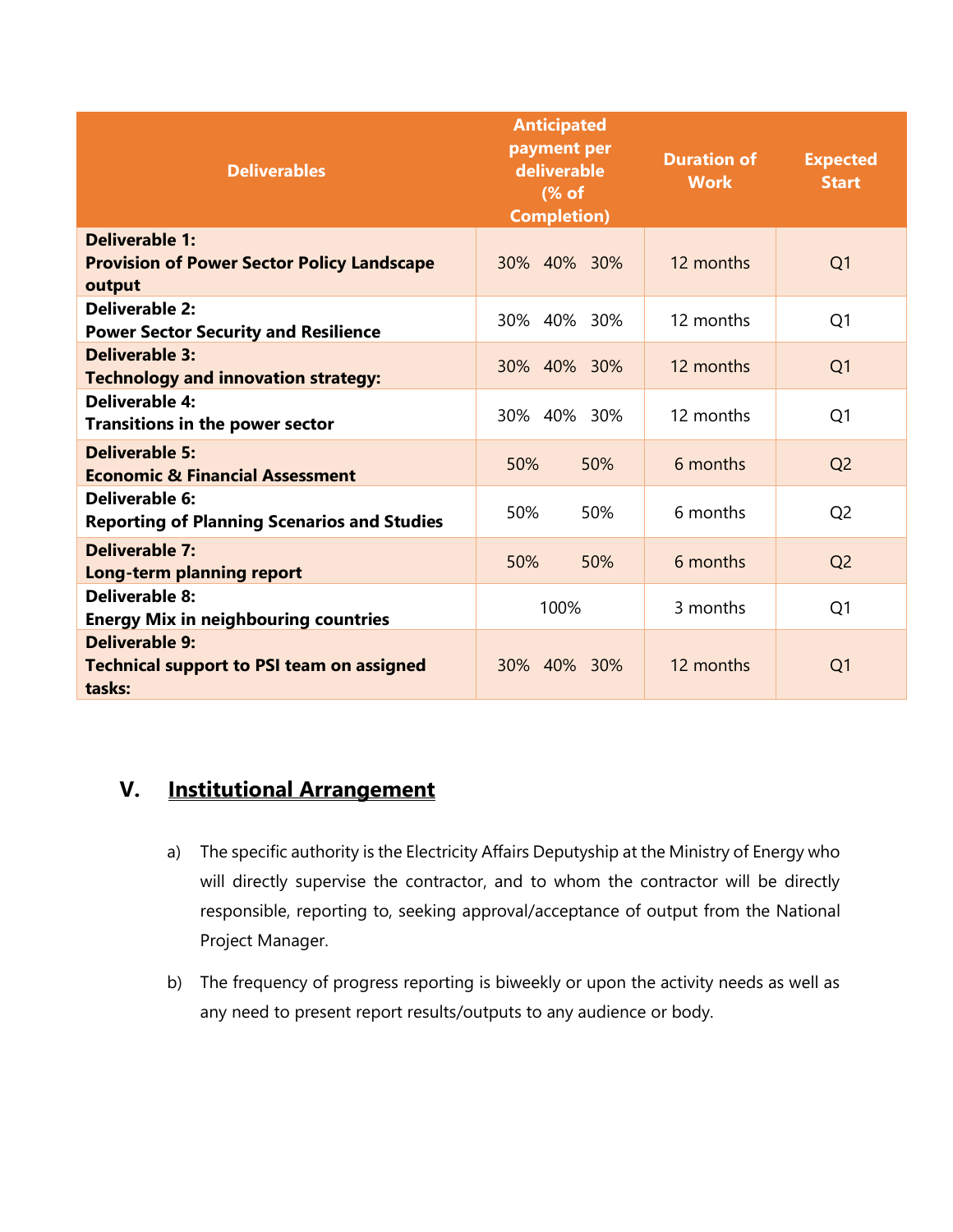- c) The institutions/organizations/individuals with whom the contractor is expected to liaise/interact/collaborate/meet with as follow: SEC, WERA, and other entities in the power sector.
- d) The roles/extent of participation of entities involved in the management/implementation of the contract resource: persons to confer with.
- e) The activities/projects will be able to provide offices places inside the ministry.

## **VI. Duration of the Work**

- a) The expected duration of the assignment will be 12 months.
- b) The target date of commencement of the work is Jan 2022, and the expected completion date Dec 2022.
- c) Any form of delay will affect the progress of other studies/projects.
- d) Expected start of all activities in Q1 2022.

## **VII. Duty Station**

- a) The contractor's duty station/location during the contract period will be located in Riyadh, The Ministry of Energy, EA@12 floor.
- b) The contractor will be required to report regularly and present semi-regular at offices during the work.

## **VIII. Scope of Bid Price and Schedule of Payments**

- a) The contract price is a fixed output-based price regardless of extension of the herein specific duration or adding to the scope by increasing the price by a specific percentage.
- b) The computation of contract price should include all the cost components, e.g., purely professional fee, or inclusive of travel, living allowances, taxes, etc.)
- c) The key outputs or milestone activities for which payments will be made, the corresponding percentage of the contract price that will be paid per milestone/output, including the conditions/documentation required prior to the release of any tranches of payment.